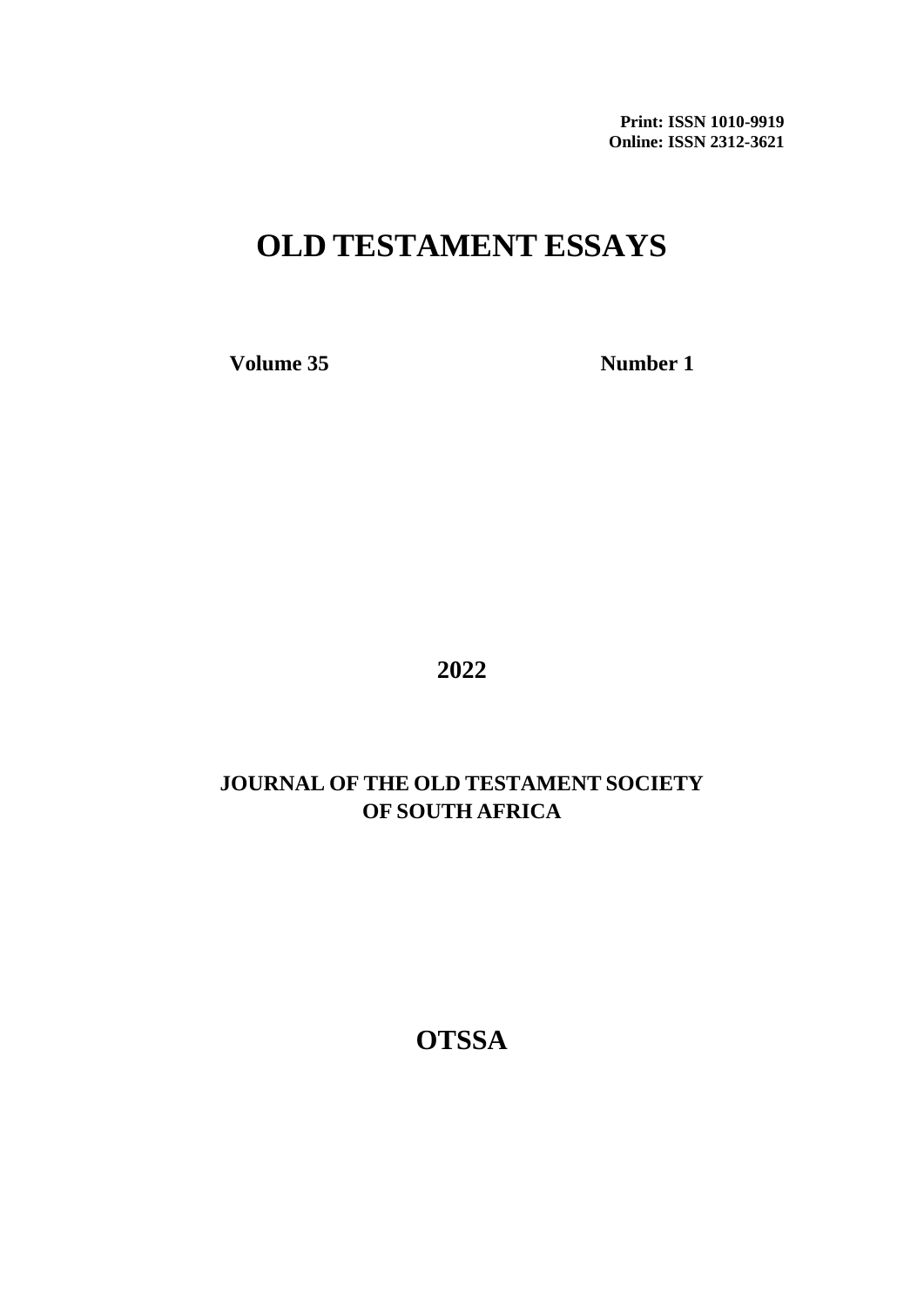| <b>ORDER FROM</b>                                                                                                                                                                                                                                                                | <b>COPYRIGHT BY</b>                                                                                                                                                                                                                         |
|----------------------------------------------------------------------------------------------------------------------------------------------------------------------------------------------------------------------------------------------------------------------------------|---------------------------------------------------------------------------------------------------------------------------------------------------------------------------------------------------------------------------------------------|
| <b>Cheques payable to: The Treasurer,</b><br><b>OTSSA</b><br>The Editor: <i>OTE</i><br>Department of Biblical<br>and Ancient Studies,<br>University of South Africa,<br>P.O. Box 392,<br>Pretoria, 0003.<br><i>Email:</i> ramanh@unisa.ac.za or<br>ote-editor@otwsa-otssa.org.za | The Old Testament Society in South Africa<br>The Editor, Department of Biblical<br>and Ancient Studies,<br>University of South Africa,<br>P.O. Box 392,<br>Pretoria, 0003.<br>Email: ramanh@unisa.ac.za or<br>ote-editor@otwsa-otssa.org.za |

#### **Print: ISSN 1010-9919 Online: ISSN 2312-3621**

#### **EDITORIAL POLICY:**

*Old Testament Essays (New Series)* is the academic journal of the Old Testament Society of South Africa since 1987. Its precursors were individual proceedings of OTSSA publications of meetings between 1959-1986, and *Old Testament Essays,* the journal which was published by the Department of Old Testament at Unisa from 1983-1987. Currently it operates with a local editorial and international advisory board. As an academic journal it disseminates the results of theological research, especially with regards to the Old Testament. Its wide scope includes the research of national and international scholars with regards to all aspects of the Old Testament as well as the various disciplines which may contribute to relevant studies in the field.

Upon reception of an article, the editor makes a decision whether the article falls within the scope of the journal. Those found to be within the scope of *OTE*, are then peer reviewed according to a blind peer reviewing system. Peer reviewers are drawn from the scholarly field in South Africa and the rest of the world. Every article is sent out to two peer reviewers related to the topic of the article. Upon reception of the reviews, the editor makes a decision regarding the publication of the article and the author is notified accordingly.

#### **PURPOSE AND SCOPE:**

Since its inception *Old Testament Essays* functions as a vehicle which publishes Old Testament research from various points of view. Its readers are members of the Old Testament Society of South Africa and its primary aim is to regulate and propagate the study of the Old Testament in Africa. Various fields related to the study of the Old Testament are covered: philological / linguistic studies, historical critical studies, archaeological studies, socio-historical studies, literary studies, rhetorical studies, *et cetera*. *OTE* is open for the publication of essays of young scholars in collaboration with members of the OTSSA who serve as mentors in the writing process. *OTE* publishes articles in Afrikaans, English, Dutch, French, and German or any of the South African indigenous languages.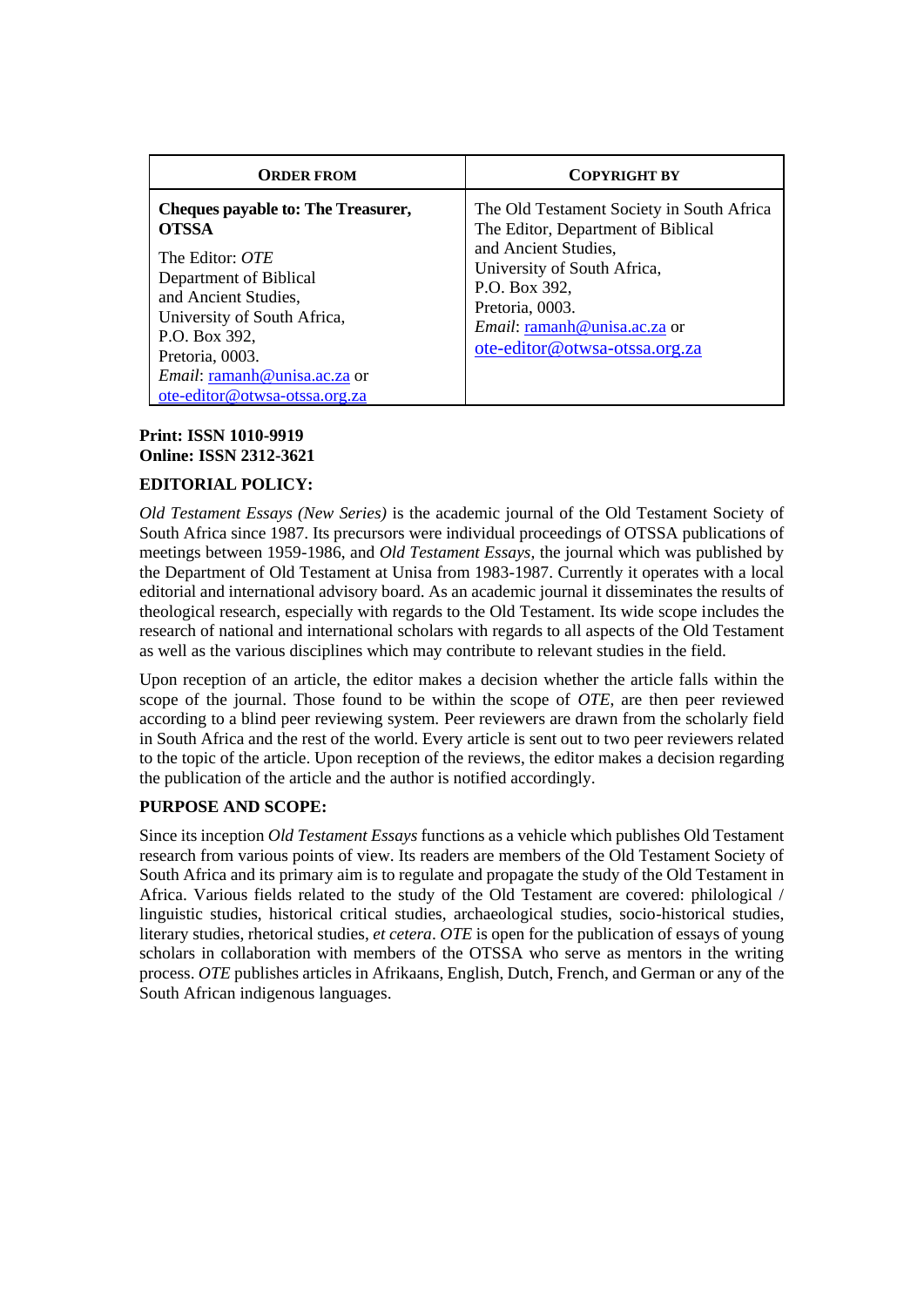#### **GUIDELINES FOR CONTRIBUTIONS**

Authors should submit an **electronic copy** (preferably in MS Word) and (if requested) one paper copy of the article or possibly another electronic copy, in PDF. **Each article must be accompanied by an English abstract**.

**Book reviews** can be presented in the language of the book being reviewed, but English is acceptable for works published in German, French or other modern languages.

#### PEER REVIEWING

All articles will be blind peer reviewed by two scholars from a panel of adjudicators. The final decision about publication of an article rests with the editors. Articles are reviewed according to the following criteria:

#### **Criteria used in the appraisal of articles are as follows:**

| 1                | <b>Subject and Title:</b>                                                           |
|------------------|-------------------------------------------------------------------------------------|
|                  | The subject is relevant for the field of study of the OT                            |
|                  | The title provides a good description of the contents                               |
| 2                | Design                                                                              |
|                  | The presentation is logical, systematic, and interesting                            |
|                  | The length of the article is acceptable                                             |
| 3                | <b>Review of Literature (consulted works)</b>                                       |
|                  | The consulted works represent a good scholarly standard                             |
|                  | The consulted works are approached critically                                       |
|                  | The consulted works are representative for a study of this nature                   |
| $\boldsymbol{4}$ | <b>Scholarly Merit</b>                                                              |
|                  | The author clearly defines the research problem, aims, objectives, or hypotheses    |
|                  | Research procedures, techniques and methods are clearly indicated                   |
|                  | The conclusions are valid and meaningful for the discipline                         |
| 5                | <b>Presentation</b>                                                                 |
|                  | The style of writing is academic, not informal or too personal                      |
|                  | The submission was edited properly and contains almost no language or typing errors |
|                  | The list of sources is well-structured and complete                                 |
|                  | The style is compatible with that of OTE                                            |
|                  | $\blacksquare$                                                                      |

#### **6 Abstract**

The abstract provides the necessary and relevant information about the contents

In terms of footnotes and bibliographical references, the style followed by *OTE* is based on the *SBL Handbook of Style 2<sup>nd</sup> Edition* (see http://www.sbl-site.org/publications/publishing [withsbl.aspx\)](http://www.sbl-site.org/publications/publishing%20withsbl.aspx) which follows the *Chicago Manual of Style.* See also http://www.otwsaotssa.co.za /index\_frame.htm for further guidelines and notes on referencing. Authors are also required to **compile a bibliography** at the end of the article. Articles should not have an author: date reference in the article, but a footnote with the bibliographical reference. Submissions that do not comply with these standards may not be considered for evaluation. Keep in mind that a font size of 13 (Times New Roman) is used for the final prints of articles (font size 12 points for footnotes and the bibliography). All figures, photographs and other graphic representations originating from other printed matter must be accompanied by the necessary permission for reproduction in *OTE* and should be acknowledged accordingly. Drawings, analyses, and other figures should be presented in final form, ready for publication.

The electronic copy should be in MS Word, 13 pt for main text and 12 pt for footnotes and bibliography. Page size = A4. Hebrew and Greek script: **preferably the SBL fonts**.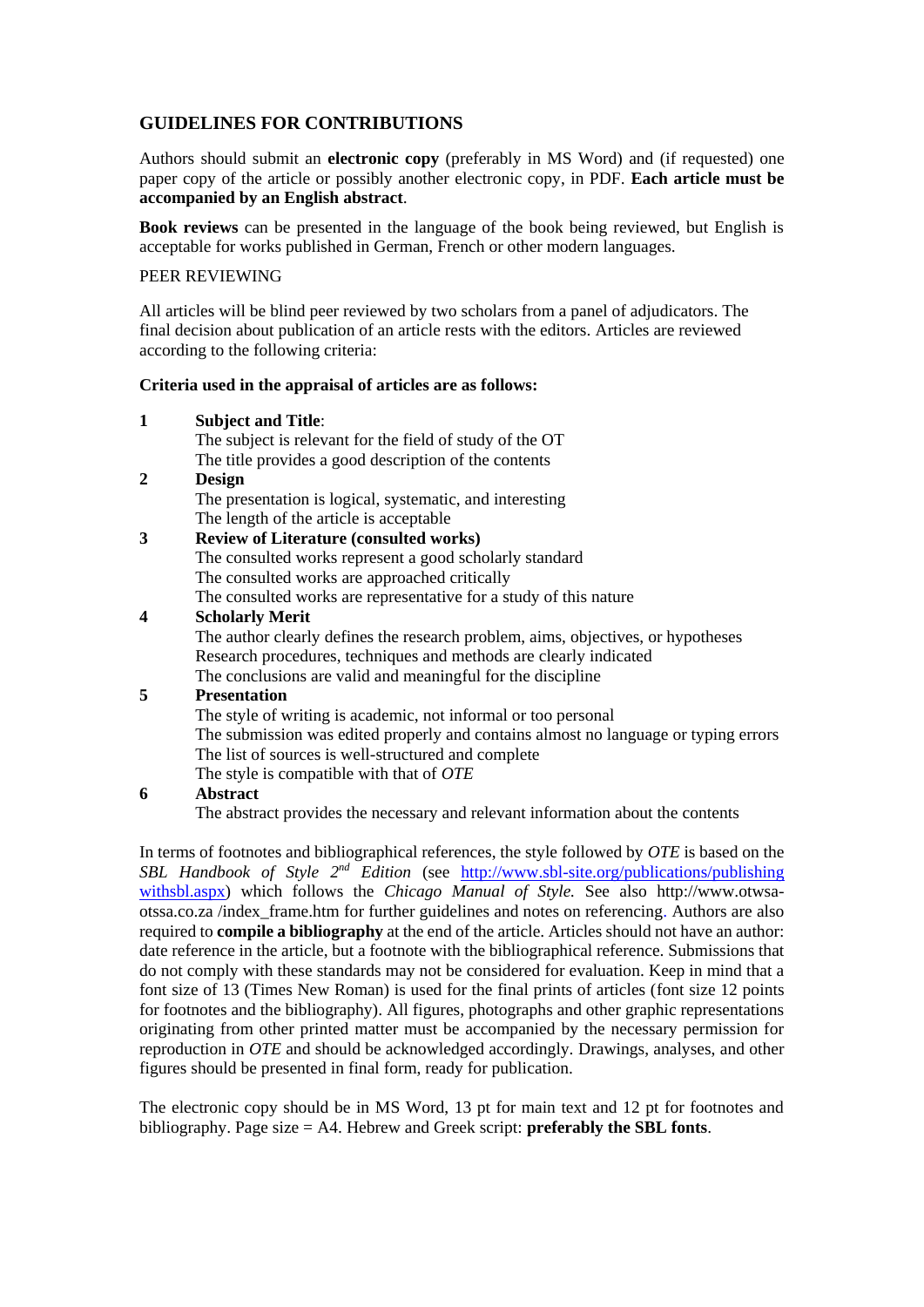#### **PUBLISHER:**

The publisher of *Old Testament Essays* is The Old Testament Society of South Africa / Die Ou-Testamentiese Werkgemeenskap van Suid-Afrika. The website is: www.otwsa-otssa .org.za. The website for *Old Testament Essays* is [www.otwsa-otssa.org.za/journal/.](http://www.otwsa-otssa.org.za/journal/)

Contributions can be submitted online on the journal website (www.otwsa-otssa .org.za/journal/). Guidelines for submission can be downloaded from the website. Articles can also be sent to the **General Editor, Prof H. Ramantswana,** (**[ramanh@unisa.ac.za](mailto:ramanh@unisa.ac.za)** or **[ote](mailto:ote-editor@otwsa-otssa.org.za)[editor@otwsa-otssa.org.za\)](mailto:ote-editor@otwsa-otssa.org.za)**.

Books for review should be sent to the **Review Editor** *OTE,* **Prof W. S. Boshoff, (boshows@mweb.co.za)**.

#### **SUBSCRIPTION AND PAGE FEES:**

*OTE* is included in the membership fee of OTSSA. For non-members in Southern Africa, the cost for non-members in Southern Africa is R350.00 per volume and R120 per issue, for all other African countries USD50 per volume and USD20 per issue. Subscription for non-African readers is USD130 per volume and USD50 per issue. Subscription for libraries is available on request.

Authors who publish in *OTE* are responsible for the page fees which are annually set at a certain rate. The page fees for articles are R250 per page for Southern Africa authors, and for international authors it is \$16 per page. There are no page fees exemptions.

*OTE* is now available electronically on the OTSSA website [\(http://otwsa](http://otwsa-otssa.org.za/ote/index.php/journal/)[otssa.org.za/ote/index.php/journal/\)](http://otwsa-otssa.org.za/ote/index.php/journal/). *OTE* is also available for free on Sabinet [\(https://journals.co.za/content/journal/oldtest\)](https://journals.co.za/content/journal/oldtest). The earliest issues of the OTSSA as well as all the issues of *OTE* are available for free on Sabinet's African Journal Archive [\(https://journals.co.za/content/journal/oldtest/browse?page=archive-issues\)](https://journals.co.za/content/journal/oldtest/browse?page=archive-issues). Readers can also access the journal (from volume 26) for free at SciELOSA [\(http://www.scielo.org.za\)](http://www.scielo.org.za/).

#### **INDEXING**

*Old Testament Essays* is indexed and abstracted by ATLA, Religious & Theological Abstracts, Old Testament Abstracts, SciELO SA as well as Scopus.

#### **OPEN ACCESS**

The electronic version of *Old Testament Essays (New Series)* is freely available on SciELO SA and on Sabinet. The journal is on the Directory of Open Access Journals.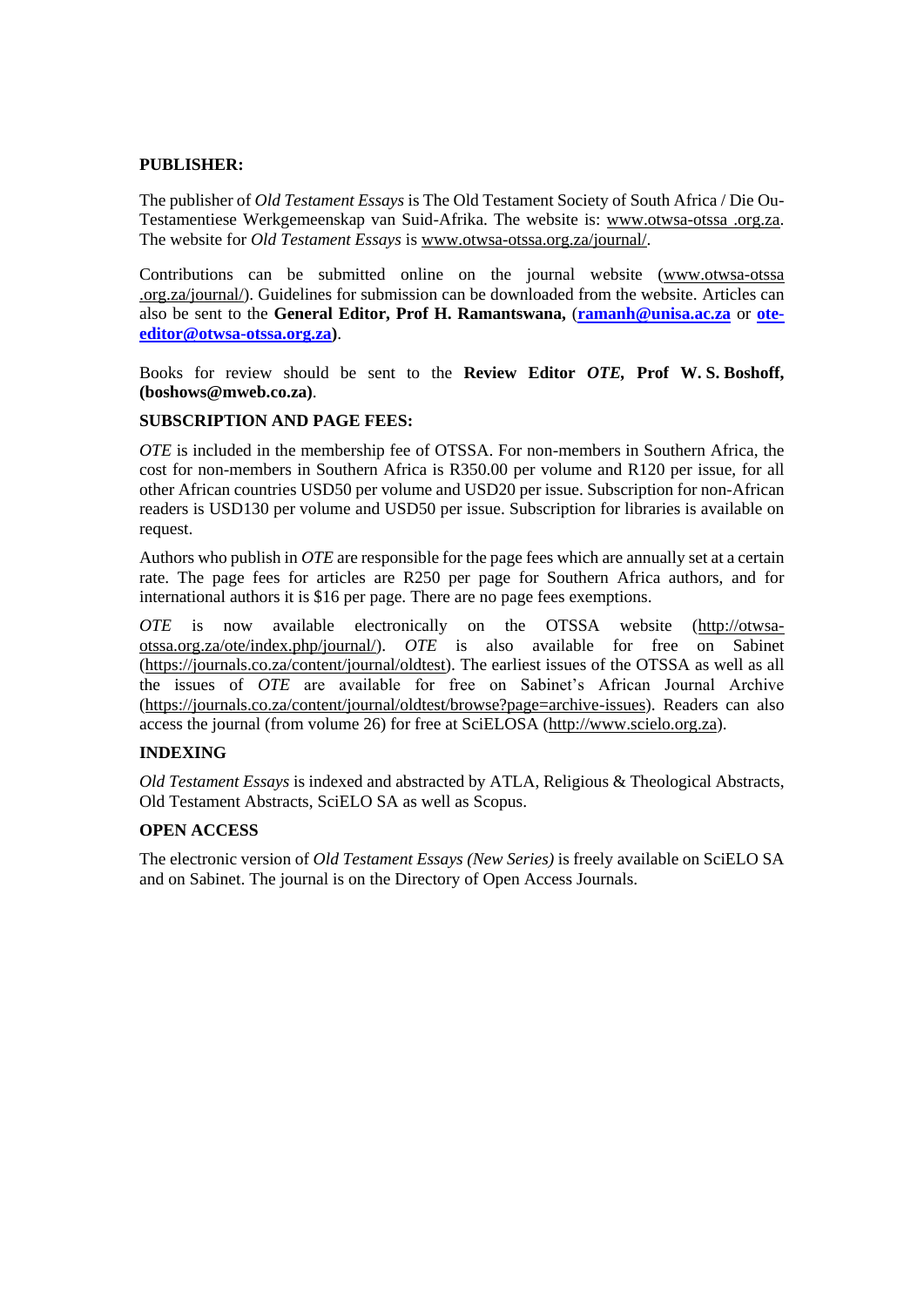# **OLD TESTAMENT ESSAYS**

An Old Testament Theological Journal Accredited by the Department of Higher Education and Training of South Africa

### Published three times a year by **THE OLD TESTAMENT SOCIETY OF SOUTH AFRICA**

| <b>GENERAL EDITOR</b>          | H. Ramantswana (Unisa) |
|--------------------------------|------------------------|
| <b>ASSOCIATE EDITORS</b>       |                        |
| <b>Book Reviews:</b>           | W. S. Boshoff (Unisa)  |
| Articles:                      | J. Gericke (NWU)       |
| <b>EXECUTIVE BOARD FOR OTE</b> | H. Ramantswana (Unisa) |
|                                | W. S. Boshoff (Unisa)  |
|                                | E. E. Meyer (UP)       |
|                                | M. J. Masenya (Unisa)  |
|                                | C. van der Walt (UKZN) |
|                                |                        |
|                                |                        |

### **EDITORIAL BOARD**

Prof. Timothy Beal, *Case Western Reserve University, Ohio* Dr. Dora Mbuwayesango, *Hood Theological Seminary, USA* Prof. Knut Holter, *VID Specialized University, Stavanger* Prof. Angelika Berlejung, *University of Leipzig, Germany* Dr. Hugh Pyper, *University of Sheffield, United Kingdom* Prof. Ellen van Wolde, *Radboud University Nijmegen, Netherlands* Dr. Innocent Himbaza, *University of Fribourg, Switzerland* Dr. Peter Kimilike, *Makumira University College of Tumaini University, Tanzania* Dr. Kunle Dada, *University of Ibadan, Nigeria* Prof. James Alfred Loader, *University of Vienna, Austria* Dr. David Firth, *St John's College, Nottingham, United Kingdom*

> Typography (this issue): Nkhumiseni Mulaudzi Editing (this issue): Dr Funlola Olojede and Duncan Matshete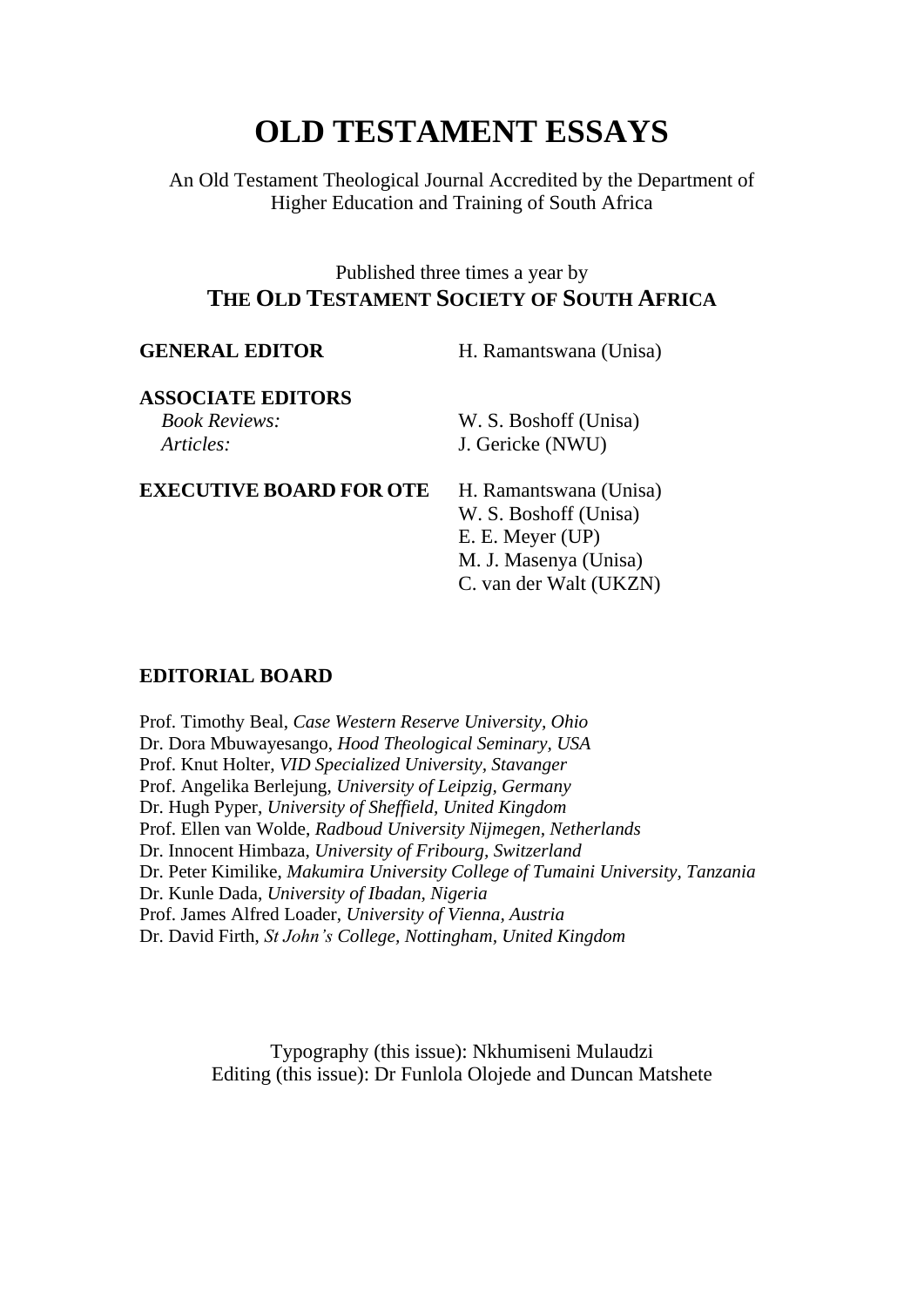All articles in this issue (OTE 35/1 2022) have been double blind peer reviewed.